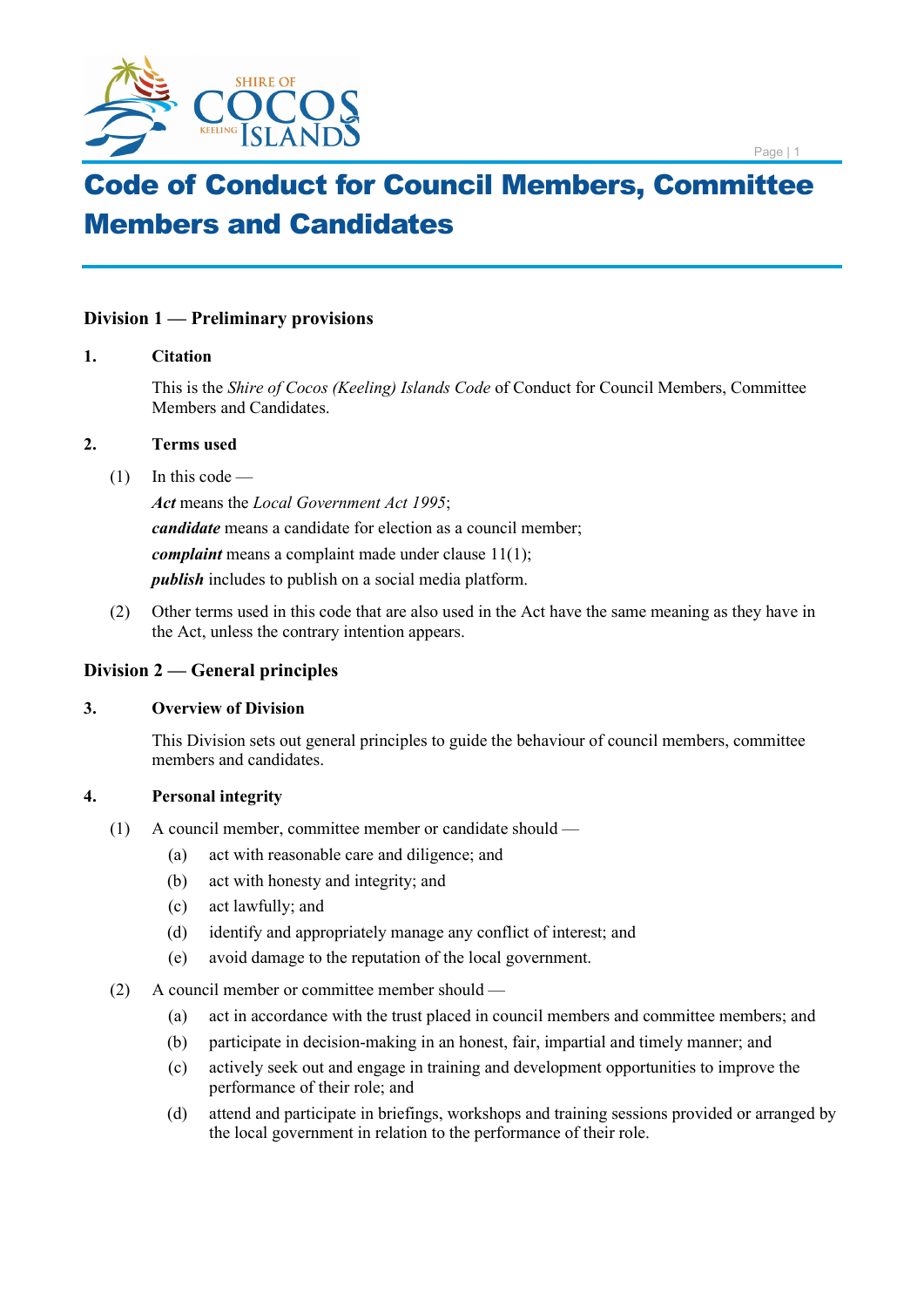

#### **5. Relationship with others**

- (1) A council member, committee member or candidate should
	- (a) treat others with respect, courtesy and fairness; and
	- (b) respect and value diversity in the community.
- (2) A council member or committee member should maintain and contribute to a harmonious, safe and productive environment for Council business and activities to occur.

# **6. Accountability**

A council member or committee member should —

- (a) base decisions on relevant and factually correct information; and
- (b) make decisions on merit, in the public interest and in accordance with statutory obligations and principles of good governance and procedural fairness; and
- (c) read all agenda papers given to them in relation to council or committee meetings; and
- (d) be open and accountable to, and represent, the community in the district.

# **Division 3 — Behaviour**

# **7. Overview of Division**

This Division sets out —

- (a) requirements relating to the behaviour of council members, committee members and candidates; and
- (b) the mechanism for dealing with alleged breaches of those requirements.

# **8. Personal integrity**

- (1) A council member, committee member or candidate
	- (a) must ensure that their use of social media and other forms of communication complies with this code; and
	- (b) must only publish material that is factually correct.
- (2) A council member or committee member
	- (a) must not be impaired by alcohol or drugs in the performance of their official duties; and
	- (b) must comply with all policies, procedures and resolutions of the local government.

# **9. Relationship with others**

A council member, committee member or candidate —

- (a) must not bully or harass another person in any way; and
- (b) must deal with the media in a positive and appropriate manner and in accordance with any relevant policy of the local government; and
- (c) must not use offensive or derogatory language when referring to another person; and
- (d) must not disparage the character of another council member, committee member or candidate or a local government employee in connection with the performance of their official duties; and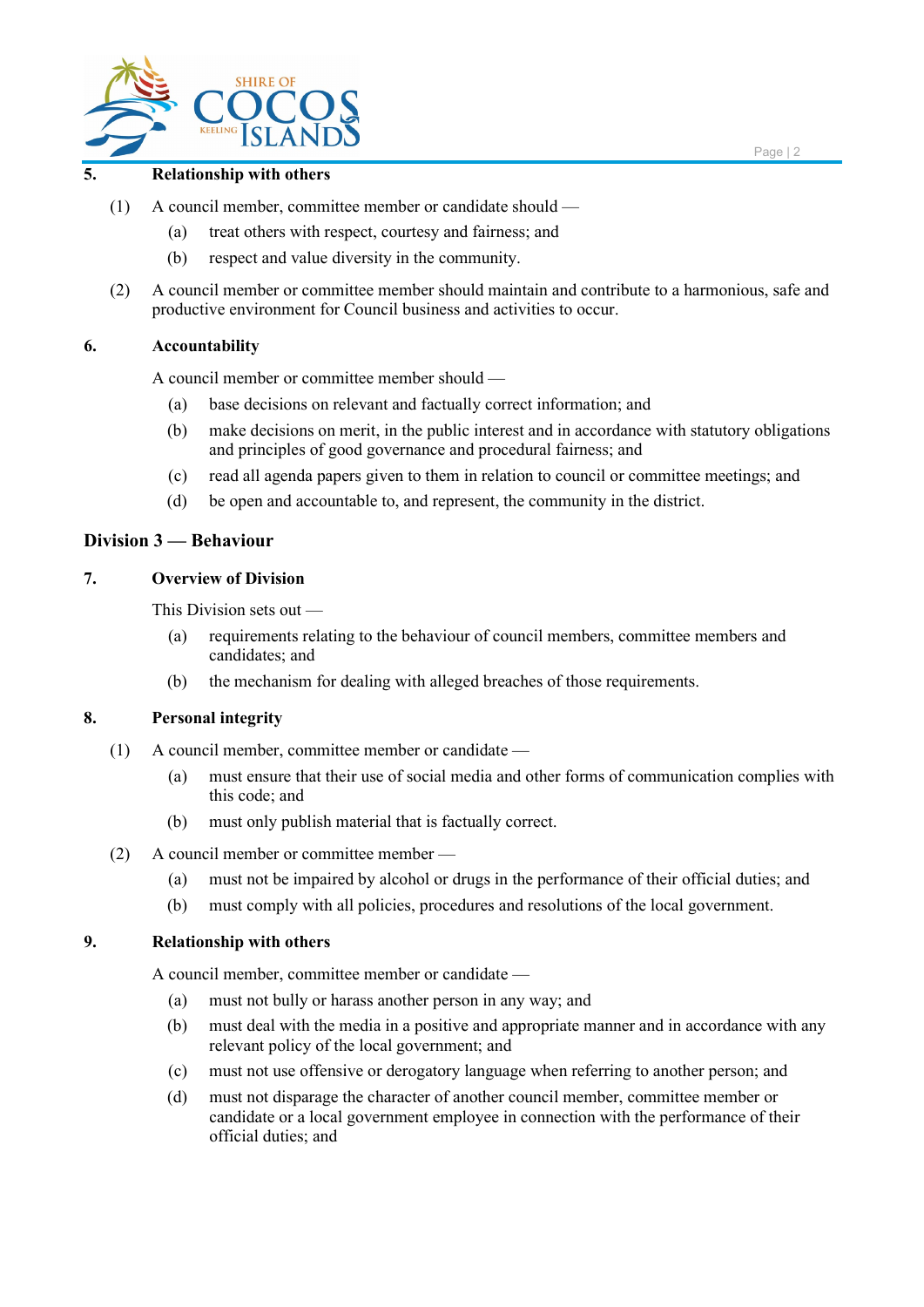



(e) must not impute dishonest or unethical motives to another council member, committee member or candidate or a local government employee in connection with the performance of their official duties.

# **10. Council or committee meetings**

When attending a council or committee meeting, a council member, committee member or candidate —

- (a) must not act in an abusive or threatening manner towards another person; and
- (b) must not make a statement that the member or candidate knows, or could reasonably be expected to know, is false or misleading; and
- (c) must not repeatedly disrupt the meeting; and
- (d) must comply with any requirements of a local law of the local government relating to the procedures and conduct of council or committee meetings; and
- (e) must comply with any direction given by the person presiding at the meeting; and
- (f) must immediately cease to engage in any conduct that has been ruled out of order by the person presiding at the meeting.

# **11. Complaint about alleged breach**

- (1) A person may make a complaint, in accordance with subclause (2), alleging a breach of a requirement set out in this Division.
- (2) A complaint must be made
	- (a) in writing in the form approved by the local government; and
	- (b) to a person authorised under subclause (3); and
	- (c) within 1 month after the occurrence of the alleged breach.
- (3) The local government must, in writing, authorise 1 or more persons to receive complaints and withdrawals of complaints.

# **12. Dealing with complaint**

- (1) After considering a complaint, the local government must, unless it dismisses the complaint under clause 13 or the complaint is withdrawn under clause 14(1), make a finding as to whether the alleged breach the subject of the complaint has occurred.
- (2) Before making a finding in relation to the complaint, the local government must give the person to whom the complaint relates a reasonable opportunity to be heard.
- (3) A finding that the alleged breach has occurred must be based on evidence from which it may be concluded that it is more likely that the breach occurred than that it did not occur.
- (4) If the local government makes a finding that the alleged breach has occurred, the local government  $m$ ay —
	- (a) take no further action; or
	- (b) prepare and implement a plan to address the behaviour of the person to whom the complaint relates.
- (5) When preparing a plan under subclause (4)(b), the local government must consult with the person to whom the complaint relates.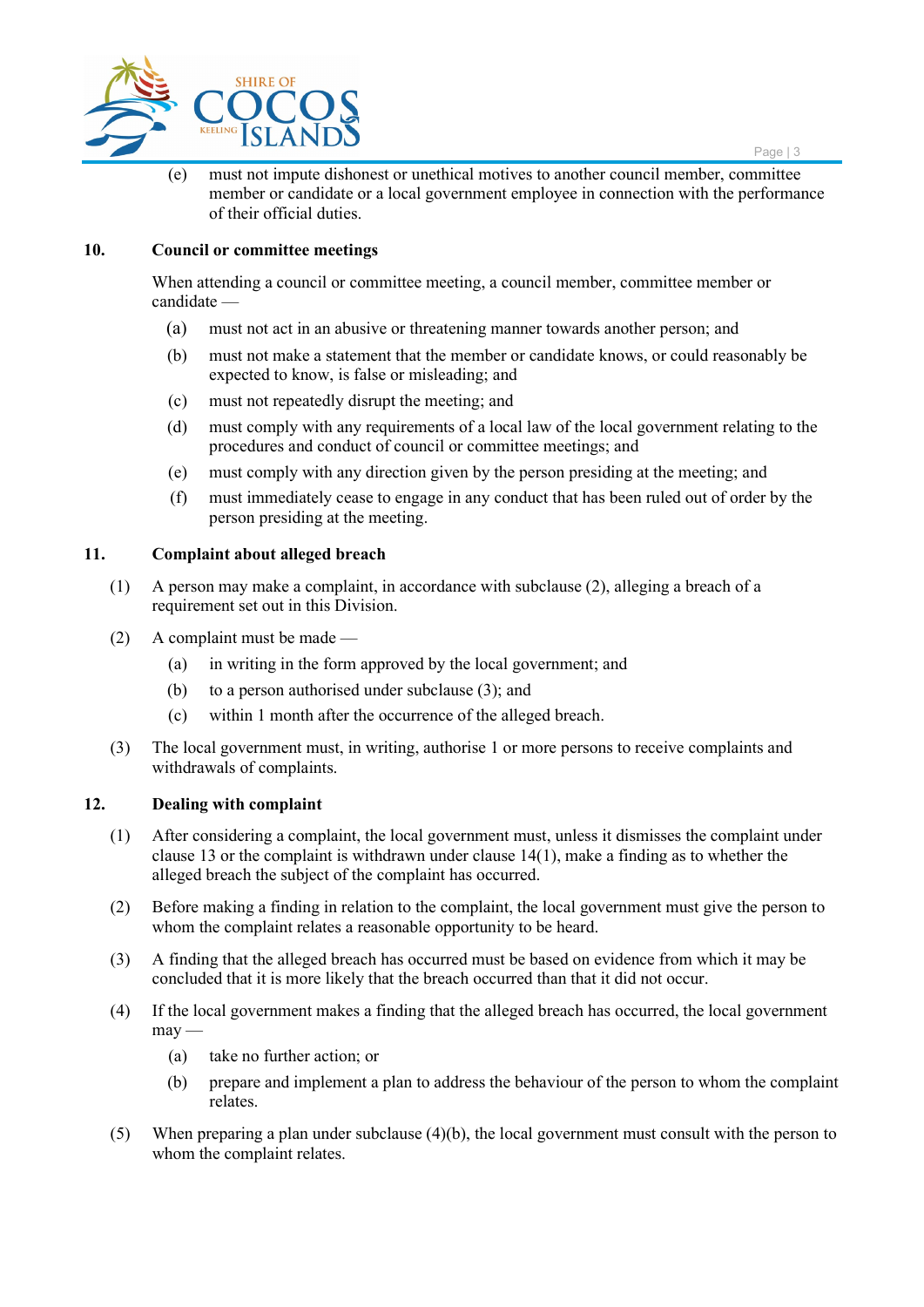

- A plan under subclause  $(4)(b)$  may include a requirement for the person to whom the complaint relates to do 1 or more of the following —
	- (a) engage in mediation;
	- (b) undertake counselling;
	- (c) undertake training;
	- (d) take other action the local government considers appropriate.
- (7) If the local government makes a finding in relation to the complaint, the local government must give the complainant, and the person to whom the complaint relates, written notice of —
	- (a) its finding and the reasons for its finding; and
	- (b) if its finding is that the alleged breach has occurred its decision under subclause (4).

# **13. Dismissal of complaint**

- (1) The local government must dismiss a complaint if it is satisfied that
	- (a) the behaviour to which the complaint relates occurred at a council or committee meeting; and
	- (b) either  $-$ 
		- (i) the behaviour was dealt with by the person presiding at the meeting; or
		- (ii) the person responsible for the behaviour has taken remedial action in accordance with a local law of the local government that deals with meeting procedures.
- (2) If the local government dismisses a complaint, the local government must give the complainant, and the person to whom the complaint relates, written notice of its decision and the reasons for its decision.

# **14. Withdrawal of complaint**

- (1) A complainant may withdraw their complaint at any time before the local government makes a finding in relation to the complaint.
- (2) The withdrawal of a complaint must be
	- (a) in writing; and
	- (b) given to a person authorised under clause 11(3).

# **15. Other provisions about complaints**

- (1) A complaint about an alleged breach by a candidate cannot be dealt with by the local government unless the candidate has been elected as a council member.
- (2) The procedure for dealing with complaints may be determined by the local government to the extent that it is not provided for in this Division.

# **Division 4 — Rules of conduct**

Notes for this Division:

- 1. Under section 5.105(1) of the Act a council member commits a minor breach if the council member contravenes a rule of conduct. This extends to the contravention of a rule of conduct that occurred when the council member was a candidate.
- 2. A minor breach is dealt with by a standards panel under section 5.110 of the Act.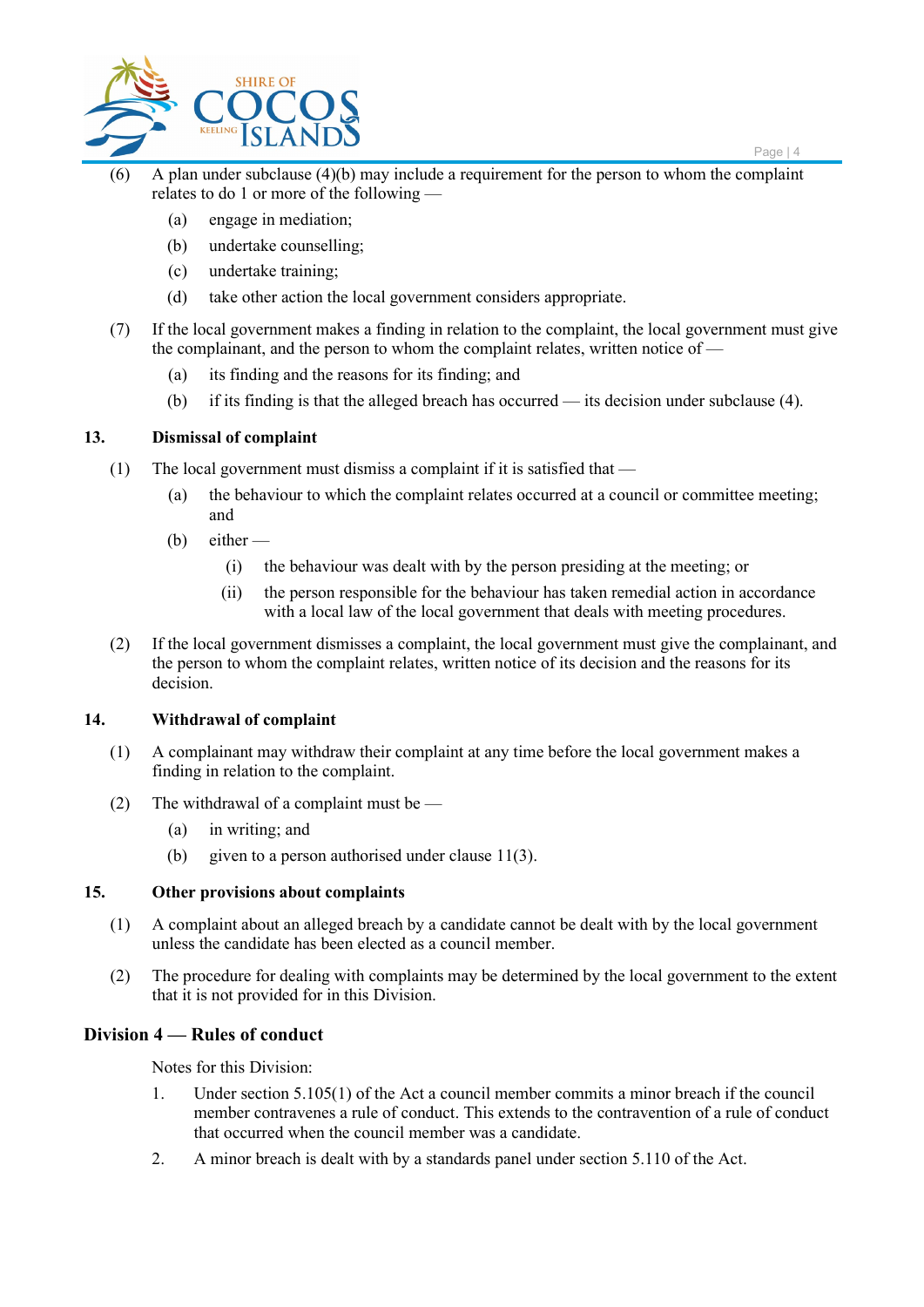

# **16. Overview of Division**

- (1) This Division sets out rules of conduct for council members and candidates.
- (2) A reference in this Division to a council member includes a council member when acting as a committee member.

#### **17. Misuse of local government resources**

#### $(1)$  In this clause —

*electoral purpose* means the purpose of persuading electors to vote in a particular way at an election, referendum or other poll held under the Act, the *Electoral Act 1907* or the *Commonwealth Electoral Act 1918*;

# *resources of a local government* includes —

- (a) local government property; and
- (b) services provided, or paid for, by a local government.
- (2) A council member must not, directly or indirectly, use the resources of a local government for an electoral purpose or other purpose unless authorised under the Act, or by the local government or the CEO, to use the resources for that purpose.

# **18. Securing personal advantage or disadvantaging others**

- (1) A council member must not make improper use of their office
	- (a) to gain, directly or indirectly, an advantage for the council member or any other person; or
	- (b) to cause detriment to the local government or any other person.
- (2) Subclause (1) does not apply to conduct that contravenes section 5.93 of the Act or *The Criminal Code* section 83.

# **19. Prohibition against involvement in administration**

- (1) A council member must not undertake a task that contributes to the administration of the local government unless authorised by the local government or the CEO to undertake that task.
- (2) Subclause (1) does not apply to anything that a council member does as part of the deliberations at a council or committee meeting.

#### **20. Relationship with local government employees**

(1) In this clause —

*local government employee* means a person —

- (a) employed by a local government under section 5.36(1) of the Act; or
- (b) engaged by a local government under a contract for services.
- (2) A council member or candidate must not
	- (a) direct or attempt to direct a local government employee to do or not to do anything in their capacity as a local government employee; or
	- (b) attempt to influence, by means of a threat or the promise of a reward, the conduct of a local government employee in their capacity as a local government employee; or
	- (c) act in an abusive or threatening manner towards a local government employee.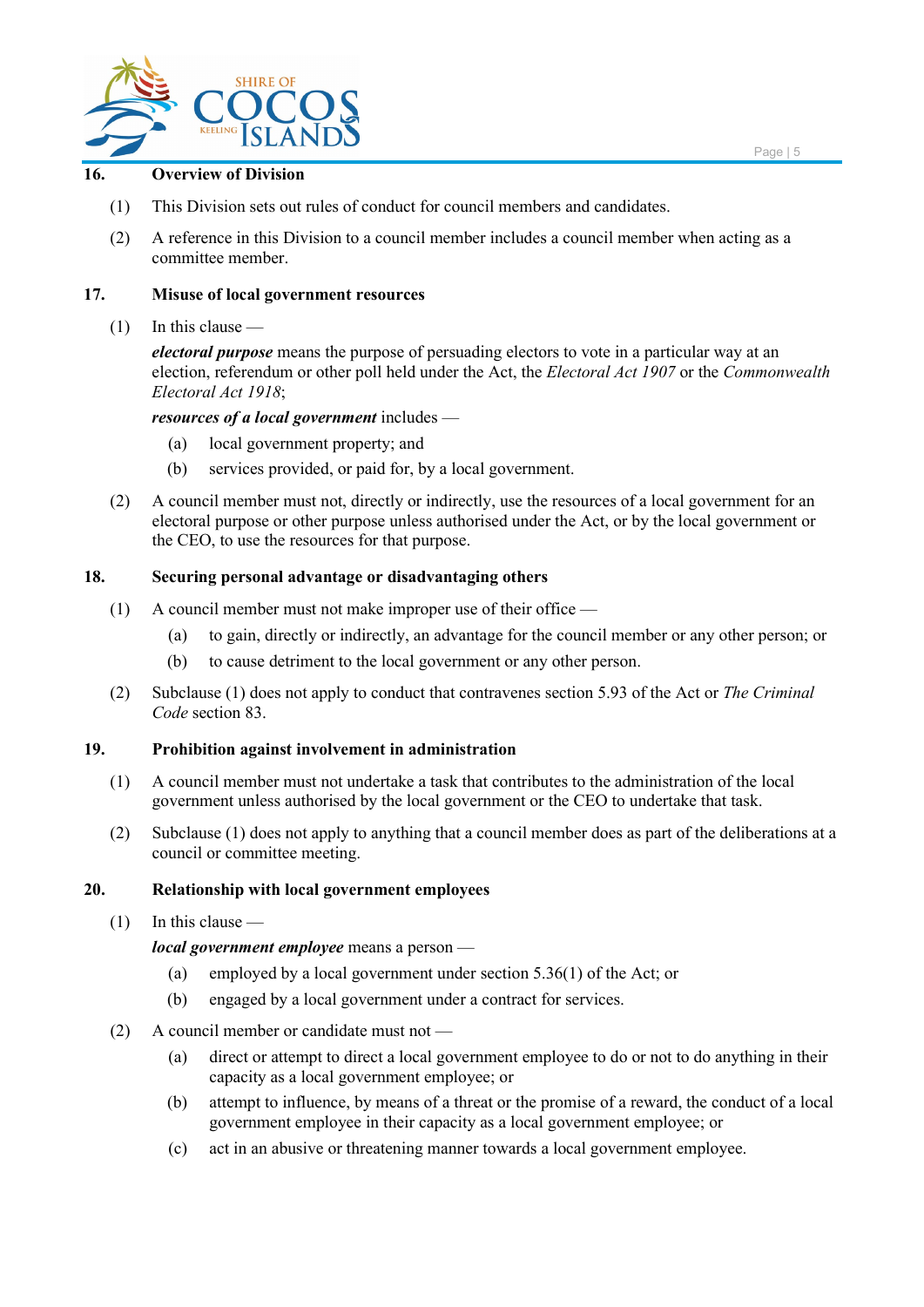

- Subclause  $(2)(a)$  does not apply to anything that a council member does as part of the deliberations at a council or committee meeting.
- (4) If a council member or candidate, in their capacity as a council member or candidate, is attending a council or committee meeting or other organised event (for example, a briefing or workshop), the council member or candidate must not orally, in writing or by any other means —
	- (a) make a statement that a local government employee is incompetent or dishonest; or
	- (b) use an offensive or objectionable expression when referring to a local government employee.
- (5) Subclause (4)(a) does not apply to conduct that is unlawful under *The Criminal Code* Chapter XXXV.

# **21. Disclosure of information**

(1) In this clause —

*closed meeting* means a council or committee meeting, or a part of a council or committee meeting, that is closed to members of the public under section 5.23(2) of the Act;

*confidential document* means a document marked by the CEO, or by a person authorised by the CEO, to clearly show that the information in the document is not to be disclosed;

*document* includes a part of a document;

*non-confidential document* means a document that is not a confidential document.

- (2) A council member must not disclose information that the council member
	- (a) derived from a confidential document; or
	- (b) acquired at a closed meeting other than information derived from a non-confidential document.
- (3) Subclause (2) does not prevent a council member from disclosing information
	- (a) at a closed meeting; or
	- (b) to the extent specified by the council and subject to such other conditions as the council determines; or
	- (c) that is already in the public domain; or
	- (d) to an officer of the Department; or
	- (e) to the Minister; or
	- (f) to a legal practitioner for the purpose of obtaining legal advice; or
	- (g) if the disclosure is required or permitted by law.

# **22. Disclosure of interests**

(1) In this clause —

*interest* —

- (a) means an interest that could, or could reasonably be perceived to, adversely affect the impartiality of the person having the interest; and
- (b) includes an interest arising from kinship, friendship or membership of an association.
- (2) A council member who has an interest in any matter to be discussed at a council or committee meeting attended by the council member must disclose the nature of the interest —
	- (a) in a written notice given to the CEO before the meeting; or